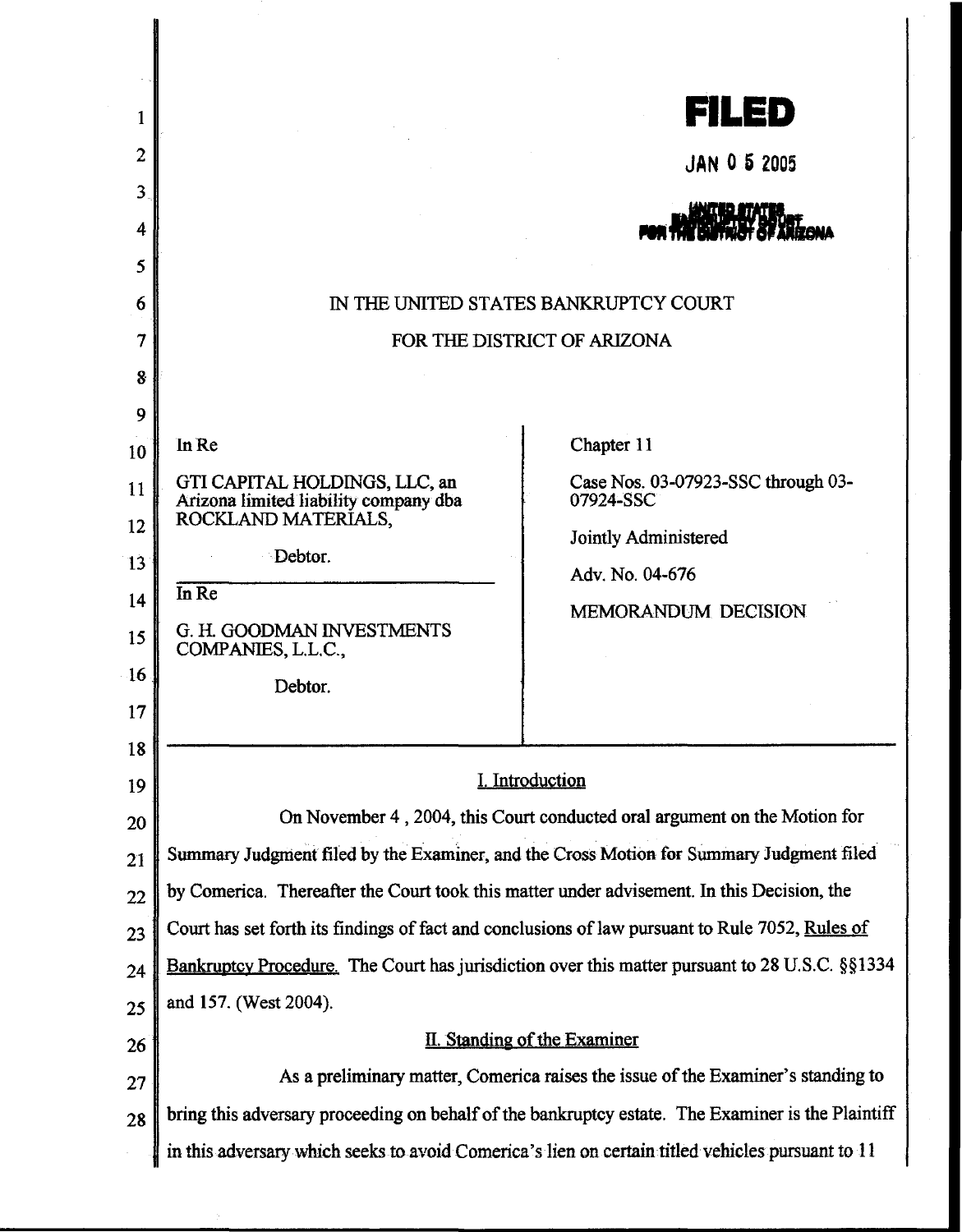1 | U.S.C. Sec. 544 (a)(1). As a part of the Statement of Facts, the Examiner includes relevant 2 portions from the transcripts of this Court's proceedings in the administrative case and this 3 adversary proceeding wherein the Court (a) prohibited the Debtors from continuing as Plaintiffs 4 in the adversary proceeding; and (b) required the Examiner to proceed with the claims on behalf 5 **| of the bankruptcy estate. Examiner's Declaration, Exhibit B, transcripts from March 3 and** 6 December 15, 2003. Such action by the Court provides the Examiner with the requisite standing pursuant to 11 U.S.C. Sec. 1106. Comerica's argument rethe lack of standing of the Examiner must necessarily be summarily dismissed.

## 9 III. Factual Discussion

10 The Debtors filed their bankruptcy petitions on May 8, 2003. Pre-petition, the 11 Debtors had entered into certain loan transactions with Imperial Bank, a California banking 12 corporation ("Imperial Bank"), on September 10, 2001. Edward McDonough was appointed the 13 Examiner in these administratively consolidated cases on July 3, 2003. The Examiner sold 14 certain assets of these bankruptcy estates on February 19, 2004, to Arizona Materials, LLC for 15 || the sum of \$8,000,000.<sup>1</sup> Included in the sale of the Debtors' assets were 71 titled vehicles. On 16 February 23, 2004. the sale transaction closed.

17 Through a notice and hearing process, the Court, based on the recommendation of 18 the Examiner, ascribed the value of\$32.406 to those titled vehicles which noted the liens of 19 Comerica on the certificates of title at the time of the closing with Arizona Materials. The 20 Comerica liens on the vehicles were then transferred to the \$32,406 in proceeds. However, as to 21  $\parallel$  the remaining titled vehicles, the Examiner proposed a value of \$1,010,581, which the Court 22  $\parallel$  accepted.<sup>2</sup> The Examiner subsequently obtained the certificates of title and, in the vast majority 23 of cases, the releases of the liens, as to the remaining titled vehicles (hereinafter Titled Vehicles

- 24
- 25 26
- 1 . *See* Docket Entry No. 594.
- 27 28

2. *See* Allocation Report, Docket Entry No. 699, page 9.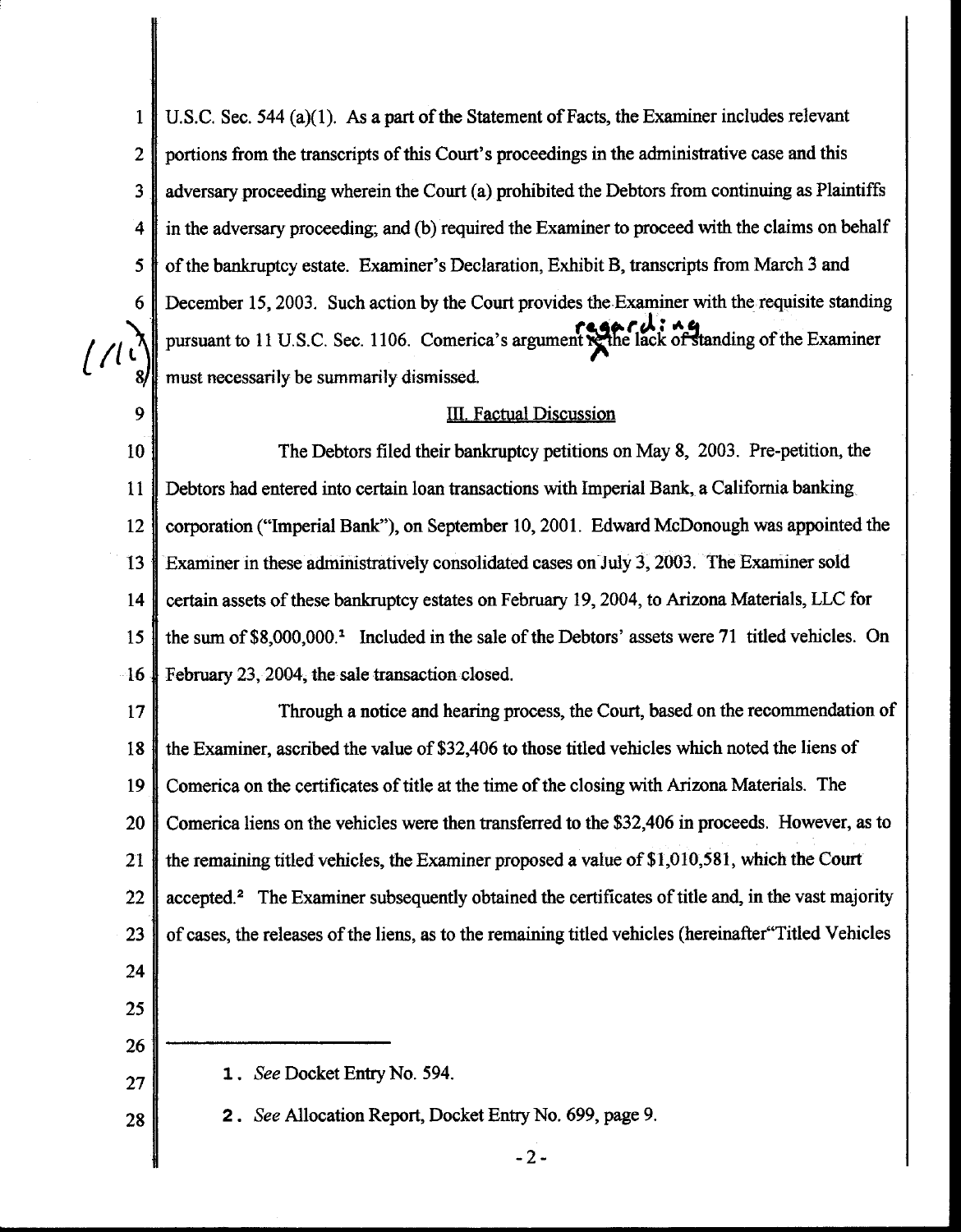- 1 in Controversy").<sup>3</sup>
- 2

3 The Court has reviewed Exhibit E, which reflects (although certain exhibits are 4 somewhat difficult to read) that most of the Titled Vehicles in Controversy were titled in the *5* name ofGTI, one of the Debtors, as the owner of the Vehicle, and Safeco Credit Company was 6 listed as the lienholder of record. The Exhibit also included a release of the vast majority of the 7 Safeco liens on June 12, 2000. One of the Safeco liens was released on August 31, 1998.

8 The Exhibit also includes three certificates of title as to Titled Vehicles in 9 Controversy that reflect the liens of Engs and the subsequent release of said liens or interests, 10 which occurred on December 30, 1999. The remaining three certificates of title reflect that 11 Associates Commercial is the lienholder of record and that the Vehicles have been transferred to 12 Arizona Materials. There are no releases of the Associates' liens.

13 Comerica does little to support its position that it is entitled to the contractual or 14 equitable remedy of subrogation. First, the Comerica Statement of Facts in support of its Cross 15 Motion does not contain any affidavit or declaration to support its position. It does include, as 16 Exhibit A, a non-verified complaint from a proceeding commenced on March 23,2003 by the 17 Debtors in the Arizona State Courts. The Examiner is correct in stating that such a pleading 18 should be stricken. First, it is not a pleading which was filed with this Court, so it is not entitled 19  $\parallel$  to judicial notice under the Ninth Circuit doctrine as set forth in the decision of In re E.R. Fegert. 20 | Inc., 887 F.2d 955 (9th Cir.1989). Next, it is not verified, so it is difficult for this Court to give 21  $\parallel$  the pleading any evidentiary weight in these bankruptcy proceedings. Finally, the complaint is 22 vague, so it is unclear what weight or relevance should be given to the pleading by the Court. 23 For instance, although the complaint refers to the Debtors entering into certain loan transactions 24 with Imperial Bank for which Imperial Bank obtained a presumably perfected security interest, 25 the complaint refers to generic items of collateral such as equipment or other assets, not the 26 Specific Vehicles which are in controversy in this proceeding. The complaint does not provide

- 27
- 

28 3. *See* Declaration of the Examiner in support of the Statement of Facts, Exhibit E.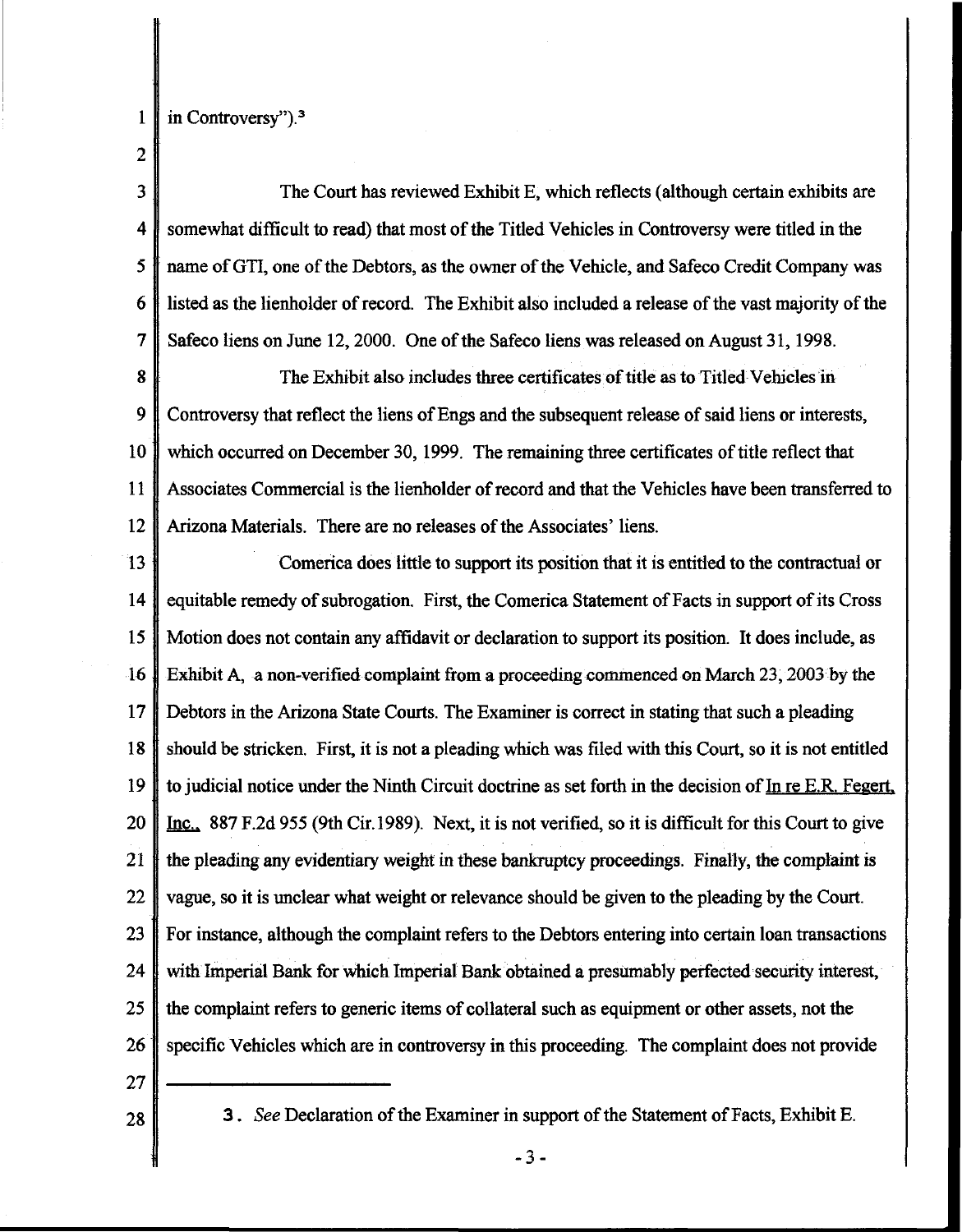1 any information as to the intent of the parties. Although Comerica believes that the intent of the 2 parties was clear, there is no indication of that intent in the complaint. The complaint also refers 3 to the "Existing Equipment Term Loan" and states that it was "refinanced and consolidated" 4 with loans provided by Comerica. However, a reference to equipment and certain loan 5 transactions is not specific enough for this Court to determine any type of intent of the parties. 6 Moreover, the Examiner is proceeding under Section 544 (a)(1), which refers to the rights of the 7 hypothetical judicial lien creditor, irrespective of the knowledge of the Examiner, the Debtors, 8 | or any other interested party which is bringing the claim on behalf of the estate, so the complaint 9 has no relevance to the issues that the Court must address in this adversary.

10 Comerica does refer in its Statement of Facts to a Declaration and Appendix of 11 Exhibits filed with this Court on May 14, 2003. 4 The Examiner objects to the use of these 12 documents and requests that they be stricken as well. Although Mr. King, who made the 13 statements in the Declaration well over a year ago, was then an employee of Comerica, he no 14 longer is. It is difficult for the Court to take a pleading or document filed for a different issue (in 15 this case, cash collateral) well over a year ago by an individual that is no longer an employee of 16 Comerica and ascribe any weight to the document as a part of these adversary proceedings.

17 Even allowing the Declaration and the Appendix to be considered as a part of the 18 Cross Motion for Summary Judgment, the documents only create confusion in the record. First, 19 although Mr. King might have been, at the time of the Declaration, a custodian of Comerica's 20 records and, perhaps, even the records of Imperial Bank, he was not personally familiar with the 21 refinancing by Imperial Bank of the loans to the Debtors in September 2001. Exhibit 16 in the 22 Appendix reflects that Comerica, as the successor by merger to Imperial Bank, only became 23 involved with the Debtors at the time of the execution of the Modification Agreement on 24 September 4, 2002, a year later than the transaction with Imperial. Given the limitedDeclaration 25 of Mr. King on this issue, the Court must conclude that Mr. King only became involved with the 26 | Debtors in September 2002, when Comerica entered into the Modification Agreement.

27

28 **4.** *See* Docket Entry No. 12 in the administrative case.

-4-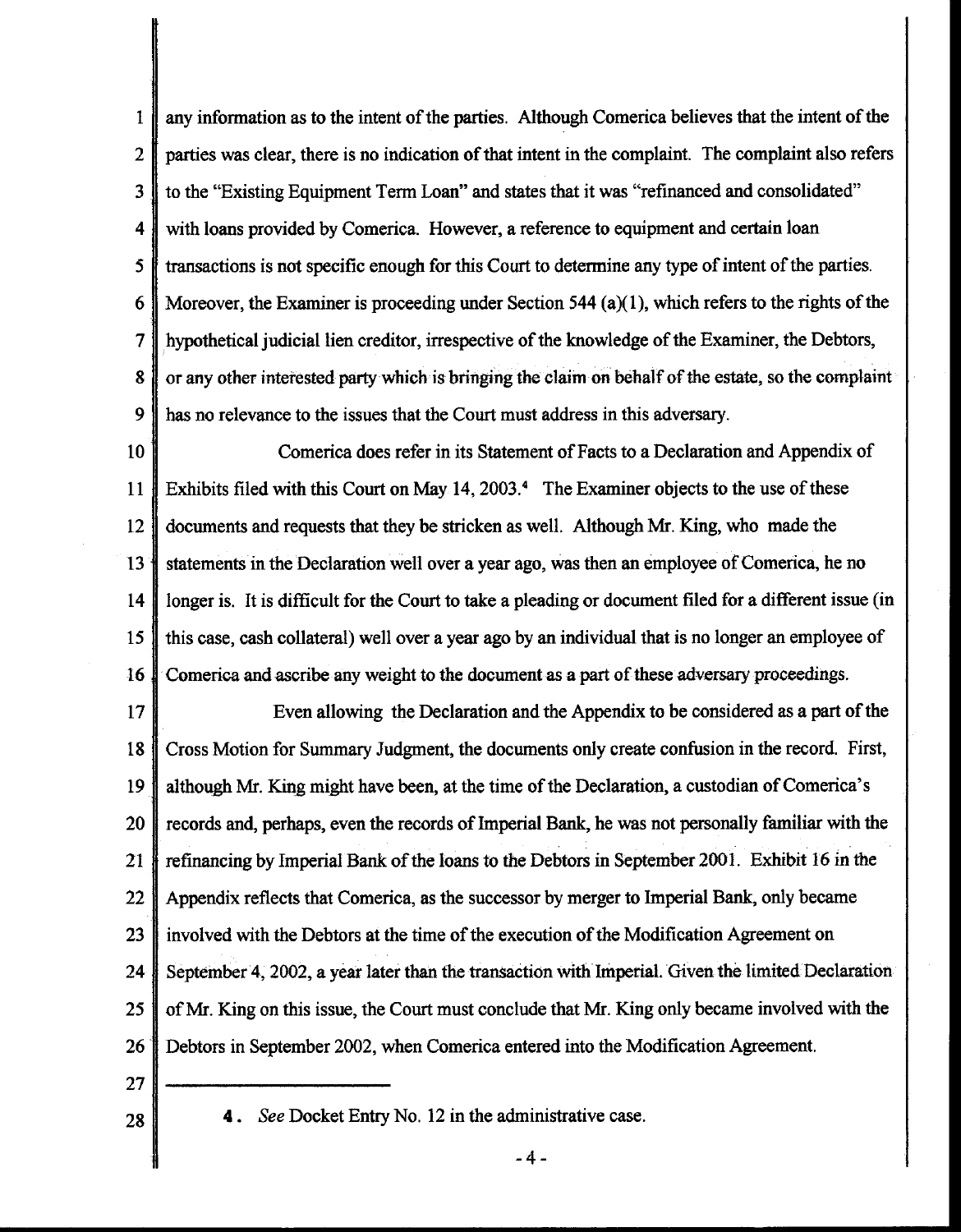1 Therefore, no information is provided by Mr. King, nor are there any documents in the Appendix 2 of Exhibits, which reflect when the Titled Vehicles in Controversy were financed by the 3 Debtors, which lenders were involved in the fmancing or relied on the Vehicles as security for 4 their obligations, and why the liens were released in 1998, 1999, and 2000, well prior to the *5* loans with Imperial Bank and the Modification Agreement with Comerica.

6 Although the Appendix does include the Modification Agreement from 7 September 2002 and, as Exhibit 17 in the Appendix, a letter from Comerica's counsel that the 8 Debtors were in default under certain provisions of the Comerica and Imperial Bank loan 9 documents, the letter did not refer to the Titled Vehicles in Controversy, suggesting that neither 10 Comerica nor Imperial Bank had requested, or relied on, a security interest in any vehicles other 11 than those vehicles upon which Comerica listed its lien on the titles as being collateral for its 12 loan.

13 The ambiguity in the record is not clarified in Comerica's Statement of Facts. 14 For instance, Paragraph 14 of the Statement of Facts provides a citation to one of the loan 15 documents, entered into between the Debtors and Imperial Bank, which reads "If the collateral 16 includes motor vehicles, Debtor shall cause the Security Interest to be shown as a valid first lien 17 on the Certificate of Title for all titled vehicles and shall deliver lien filing receipts to Secured 18 Party as evidence thereof." Did the collateral, as to the September 2001 loan transaction, 19 include motor vehicles? The document only states "if." Moreover, which vehicles are to be 20 included in the loan package? The language in the loan documents does not focus on these 21  $\parallel$  issues. Moreover, Exhibits C and D to the Examiner's Declaration also reflect that Comerica 22 actually noted its lien on the Certificates of Title on certain vehicles in July 2002, well after 23 Imperial Bank entered into the loan transactions with the Debtors in September 2001. Why was 24  $\parallel$  there such a delay? Given the actions of Comerica so long after the fact, there is nothing in the 25  $\parallel$  record which clarifies the intent of the parties as to the cited loan provision and whether it was 26 satisfied.

28

27 As for Paragraph 16 of the Statement of Facts, Comerica asserts that it paid off

-5-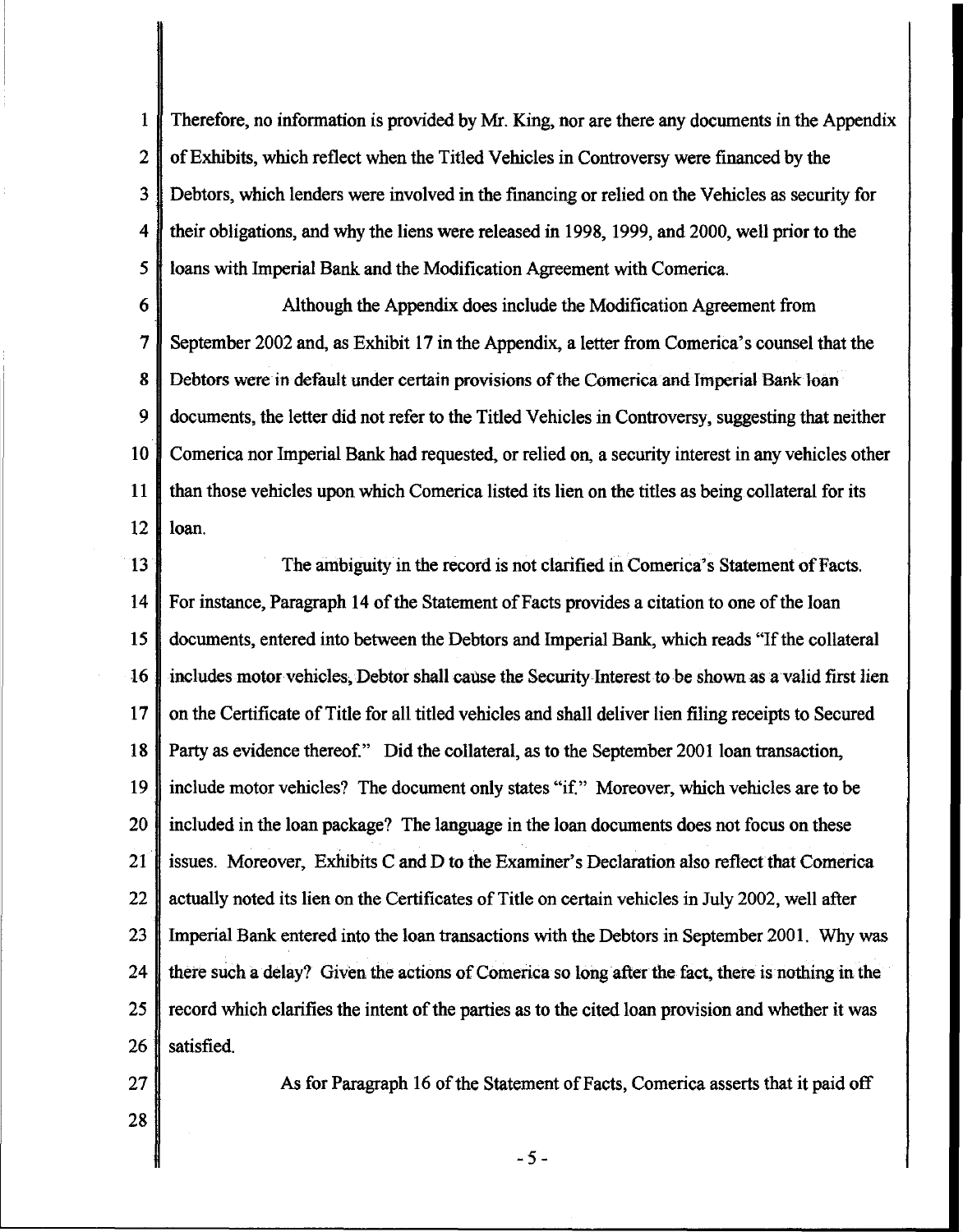| 1              | the Debtors' prior lenders which had liens on the Debtors' vehicles through refinancing and that   |  |
|----------------|----------------------------------------------------------------------------------------------------|--|
| $\overline{2}$ | the liens on those vehicles were not released until the vehicles were sold to Arizona Materials in |  |
| 3              | 2004. But the record does not reflect what Comerica has asserted. The Examiner's Declaration,      |  |
| 4              | Exhibit E thereto, reflects that the liens were released on the titled vehicles in 1998, 1999, and |  |
| 5              | June 12, 2000, none of these dates relates to the loan transaction with Imperial in September      |  |
| 6              | 2001. Comerica has failed to provide the necessary evidence to support its Statements of Fact.     |  |
| 7              | There is nothing in the record to show that Comerica intended to acquire the lien positions of     |  |
| 8              | those secured creditors which released their liens in 1998, 1999, and 2000.                        |  |
| 9              |                                                                                                    |  |
| 10             |                                                                                                    |  |
| 11             | IV. Legal Discussion                                                                               |  |
| 12             | A. The Perfection of the Security Interest                                                         |  |
| 13             | The Examiner has asserted a claim under $11$ U.S.C. Sec. 544 (a) $(1)$ which states                |  |
| 14             | as follows: (a) The trustee shall have, as of the commencement of the case, and without regard     |  |
| 15             | to any knowledge of the trustee or of any creditor, the rights and powers of, or may avoid any     |  |
| 16             | transfer of property of the debtor or any obligation incurred by the debtor that is voidable by-   |  |
| 17             | (1) a creditor that extends credit to the debtor at the time of the commencement of the            |  |
| 18             | case, and that obtains, at such time and with respect to such credit, a judicial lien on all       |  |
| 19             | property on which a creditor on a simple contract could have obtained such a judicial              |  |
| 20             | lien, whether or not such a creditor exists. 11 U.S.C. $\S$ 544 (a)(1).                            |  |
| 21             | The knowledge of the Debtors or the Examiner is irrelevant in determining                          |  |
| 22             | whether the Examiner GTI will succeed in his claim for relief. The Examiner is possessed with      |  |
| 23             | the rights of a hypothetical judicial lien creditor, with all of the rights and remedies of such a |  |
| 24             | creditor under applicable law. In re Lockridge, 303 B.R. 449 (Bankr.D.Ariz.2003) (trustee has      |  |
| 25             | the rights of a hypothetical judicial lien creditor as of the date of the petition); In re Agent   |  |
| 26             | Systems, Inc., 289 B.R. 828 (Bankr.N.D.Tex.2002); In re Patton's Busy Bee Disposal Serv., Inc.,    |  |
| <b>27</b>      | 182 B.R., 681, 684 (Bankr.W.D.N.Y.1995); In re Carnegie International Corp., 51 B.R. 252, 254      |  |
| 28             |                                                                                                    |  |
|                | $-6-$                                                                                              |  |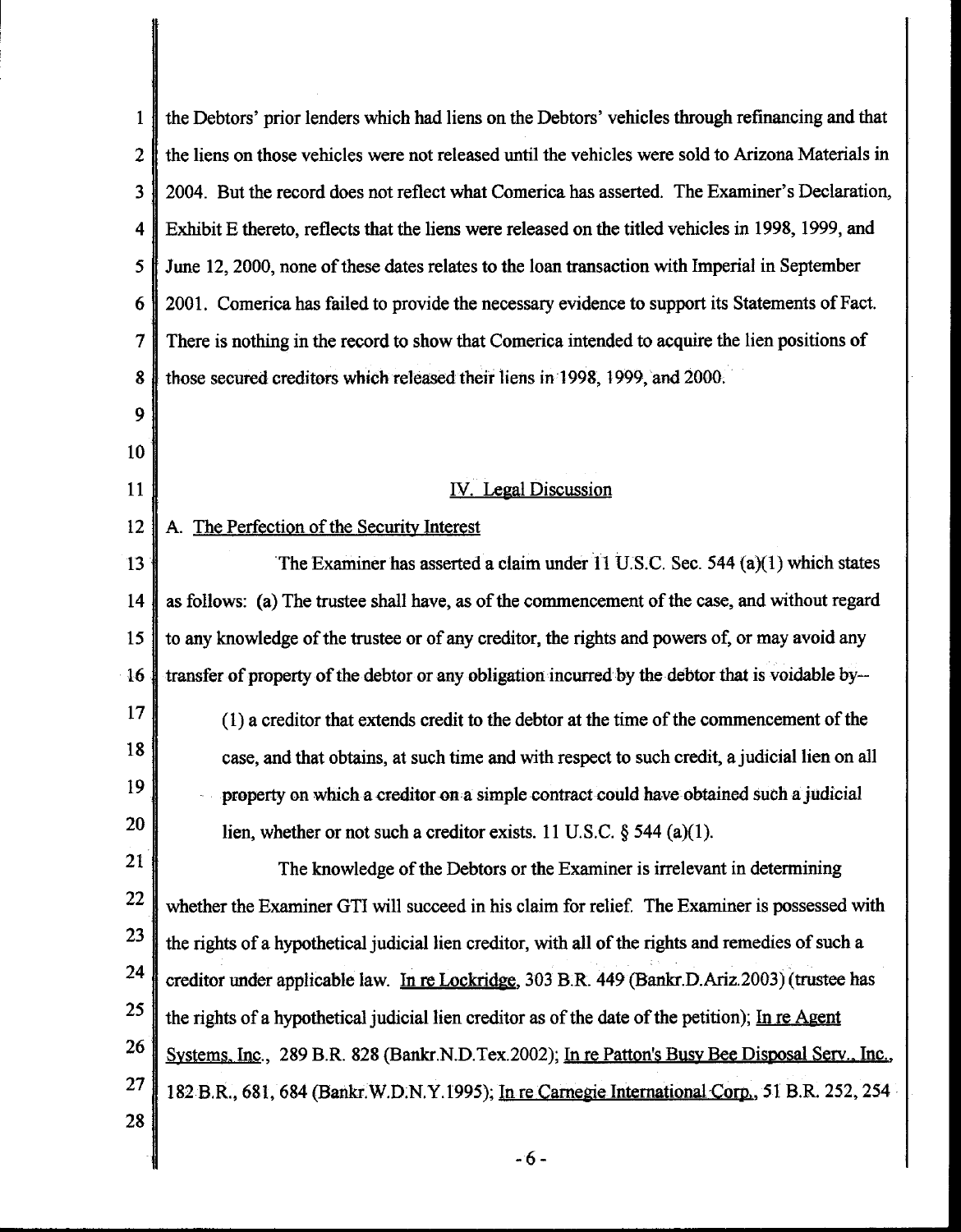3

*5* 

 $c$  out has authority (Bankr.S.D.Ind.1984) (bankruptcy in possession handle the litigation) **count has outherity to direct than the debtor <b>3** The State law which controls in determining the rights of such a hypothetical judicial lien creditor is the law of the State where the property at issue is 4 located. In re Santa Fe Adobe. Inc., 34 B.R. 774 (9th Cir. BAP 1983). In this case, the Court must apply the law of Arizona, the situs of the Titled Vehicles in Controversy.

6 One way for Comerica to defeat the rights of such a hypothetical creditor would  $7 \parallel$  be to present facts which support that Comerica had a perfected security interest in the Titled 8 Vehicles in Controversy. Under Arizona law, a lien on titled vehicles is not valid unless A.R.S. 9 § 28-2153 has been followed. A.R.S. § 28-2131. It is the exclusive means to reflect such a 10 perfected security interest under the Arizona statutes. A.R.S. § 28-2133 (B) and (C). Arizona 11 12 law also provides a method to protect those lienholders that are assignees of, or acquire a security interest subsequent to that of, the original lienholder. For instance, under A.R.S. § 28-13 | 2134 (A), the holder of the lien that is paid in full by another proposed lienholder shall release <sup>14</sup> the lien and "deliver the certificate of title to the next holder of a lien or encumbrance entitled to <sup>15</sup> the possession of the certificate of title..." Only if there is to be no other lienholder does the 16 original lienholder deliver the certificate of title to the owner of the vehicle. Moreover, A.R.S. §  $17 \parallel 28-2134$  (B) allows an assignee of the original lienholder to hold the certificate of title until the  $\frac{18}{\sqrt{18}}$  obligation is paid in full, and if the lienholder has had possession of the certificate of title, the 19 assignee may require that the original lienholder deliver the certificate to the assignee.

20 21 22 23 24 The Arizona Supreme Court decision of Noble v. Bennet, 577 P.2d 248 (Ariz. 1978) provides that if a creditor wishes to assert a lien on a titled vehicle, the exclusive remedy is to follow the statutory provisions. The Court recognized that in certain cases, its ruling might work a hardship on the affected parties. The Court concluded that given the clear language of the statute, A.R.S  $\S 28-325$  A-F, the Court had no choice but to enforce it strictly.<sup>5</sup>

25 26

5. Former Title 28, Transportation, consisting of Chapters 1 to 26, §§ 28-101 to 28- $27 \parallel$  3075, was repealed by Laws 1995, Ch. 132, § 1, as amended by Laws 1996, Ch. 76, § 306, 28 effective October 1, 1997. New Title 28, Transportation, consisting of Chapters 1 to 25, §§ 28-

-7-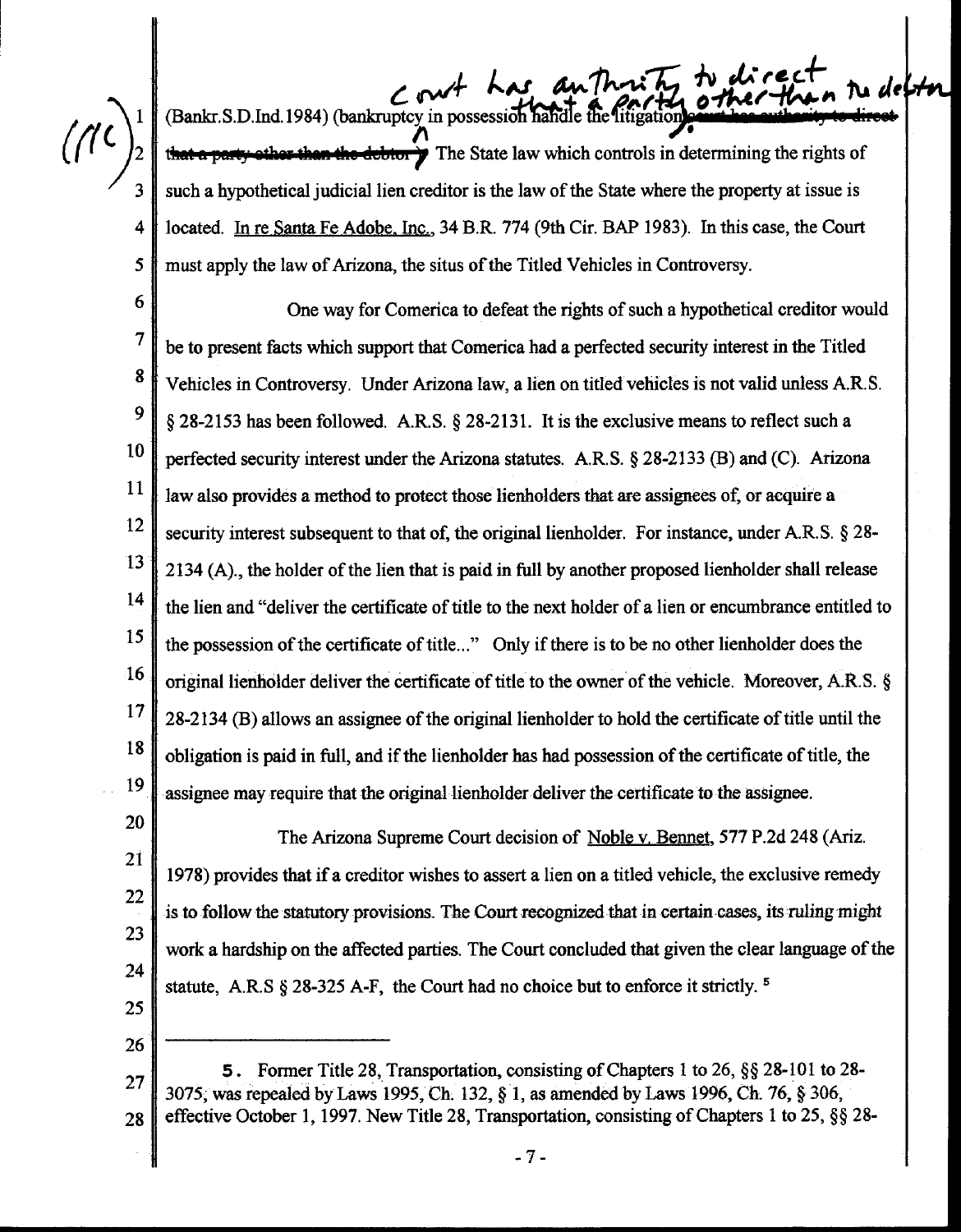1 The Bankruptcy Appellate Panel has also considered a similar issue under 2 Arizona law in the decision of In re Santa Fe Adobe. Inc., 34 B.R. 774 (BAP 9th Cir. 1983). 3 This Panel decision is binding on this Court, since the decision arose out of a case before an 4 Arizona Bankruptcy Court Judge and was determined under Arizona law. In re Windmill 5 Farms. Inc., 841 F.2d 1467 (9th Cir. 1988).

6 In the Sante Fe Decision, the debtor and secured creditors entered into a secured 7 loan transaction, and the creditors filed financing statements with the Arizona Secretary of State. <sup>8</sup> No further action was taken by the creditors. The debtor defaulted under the terms of the loan 9 documentation, and the creditors pursued foreclosure proceedings in the State Court. Before the 10 11 12 l3 debtor filed its bankruptcy petition, the creditors obtained a judgment from the State Court determining that they had "perfected their security interest in accordance in with the Uniform Commercial Code." Since the judgment was obtained pre-petition, the Bankruptcy Judge believed that he was bound by the principle of res judicata or collateral estoppel. The Panel <sup>14</sup> ultimately disagreed, stating that although the trustee would normally be in privity with the <sup>15</sup> debtor, and generally would lose if an adverse judgment were entered against the debtor,  $\begin{array}{c|c} 16 \end{array}$  succeeding to the same rights as the debtor, the trustee armed with the additional rights of a 17 hypothetical judgment lien GTI creditor under Section 544 (a)( 1) trumped and, hence, vitiated  $18 \parallel$  the rights of the secured creditors with a favorable State Court judgment.

19 20 Based upon these decisions, this Court must rule in favor of the Examiner, at least on the perfection issue.

21 22

## $23$  B. The Subrogation Claim

24 Comerica still believes that irrespective of its failure to perfect its security 25 interests in the Vehicles under Arizona law, it may still succeed on the argument of subrogation. 26 Comerica relies on Arizona State Court decisions, as well as two bankruptcy court decisions, 27

28 101 to 28-8536, was effective October 1, 1997.

- 8-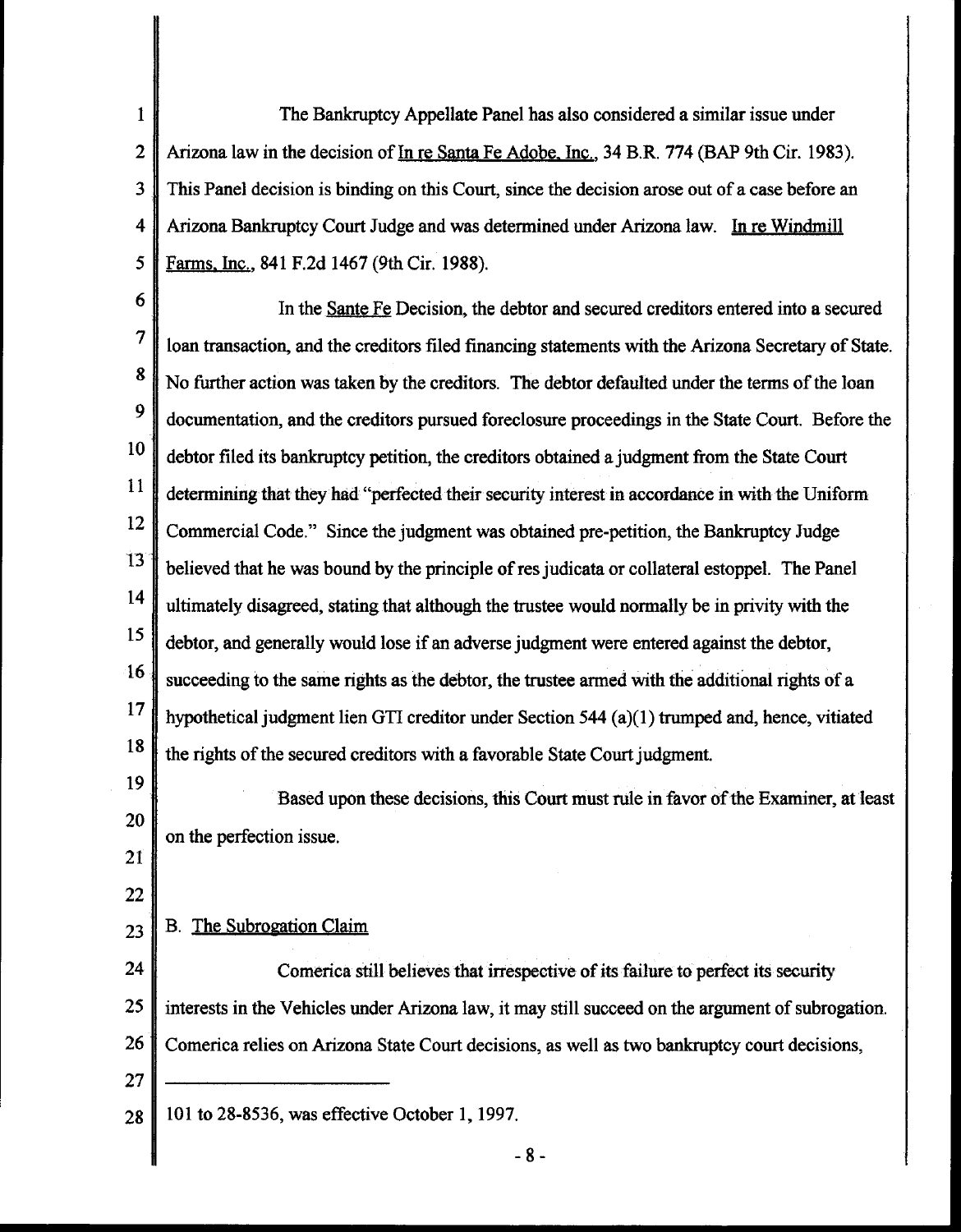1 2 3 one from North Carolina, the other from Maryland, in support of its argument. At oral argument, the parties agreed that Arizona law would determine the issue of subrogation. The party asserting a claim of subrogation carries the burden of proof. Del E. <sup>4</sup> Webb Hotel Co. y. Bentley, 446 P.2d 687 (Court of Appeals, Div. 1, 1968). To succeed on its 5 6 Cross Motion for Summary Judgment, or to create a genuine issue of material fact in support of its defense in this adversary, Comerica carries the burden of proof. Anderson v. Liberty Lobby. 7 Inc., 477 U.S. 242, 106 S.Ct. 2505 at 2512, 91 L.Ed.2d 202 (1986). The Del Webb Court 8 described the concept: 9 10 11 12  $13$ 14 15 16 Subrogation is the substitution of another person in the place of a creditor, so that the person in whose favor it is exercised succeeds to the rights of the creditor in relation to the debt. It is a creature of equity, and was adopted from the Roman and not the common law. Its purpose is the prevention of injustice and is the mode which equity adopts to compel the ultimate payment of a debt by one Who in justice, equity and good conscience ought to pay it. Mosher y. Conway, 45 Ariz. 463, 468, 46 P.2d 110, 112 (1935).... It is said that subrogation is not a matter of absolute right but ... rather, a matter of grace to be granted or withheld as the equities of the case may demand.  $17$   $\overline{10}$ . At 690. However, to succeed on such a claim, it is incumbent on Comerica to present  $18$  sufficient facts for this Court to conclude that it is entitled to such a claim in equity.  $19 \parallel$  Unfortunately, as noted in the factual discussion, Comerica has presented no one that has  $20 \text{ }$  sufficient information, as a custodian of records or as an individual who was involved in the loan  $21$  transactions, to attest to the intent of the parties when Imperial Bank, the apparent predecessor in  $22$  interest to Comerica, entered into the loan transactions with the Debtors. It is unclear to this  $23$  Court why most of the Vehicles, titled in the name of the Debtors but which reflected the liens  $_{24}$  of Safeco, were released in June 2000, with other liens being released as to other Vehicles in  $25$  1998 and 1999. Comerica's statements on the record at oral argument that the liens remained of  $26$  record up to the time of the post-bankruptcy sale by the Examiner in 2004 are simply incorrect.  $27$  The liens on the Vehicles were released well prior to the Debtors ever filing their bankruptcy  $28$  petitions in 2003, let alone the 2004 sale of certain of the Debtors' assets. Moreover, Comerica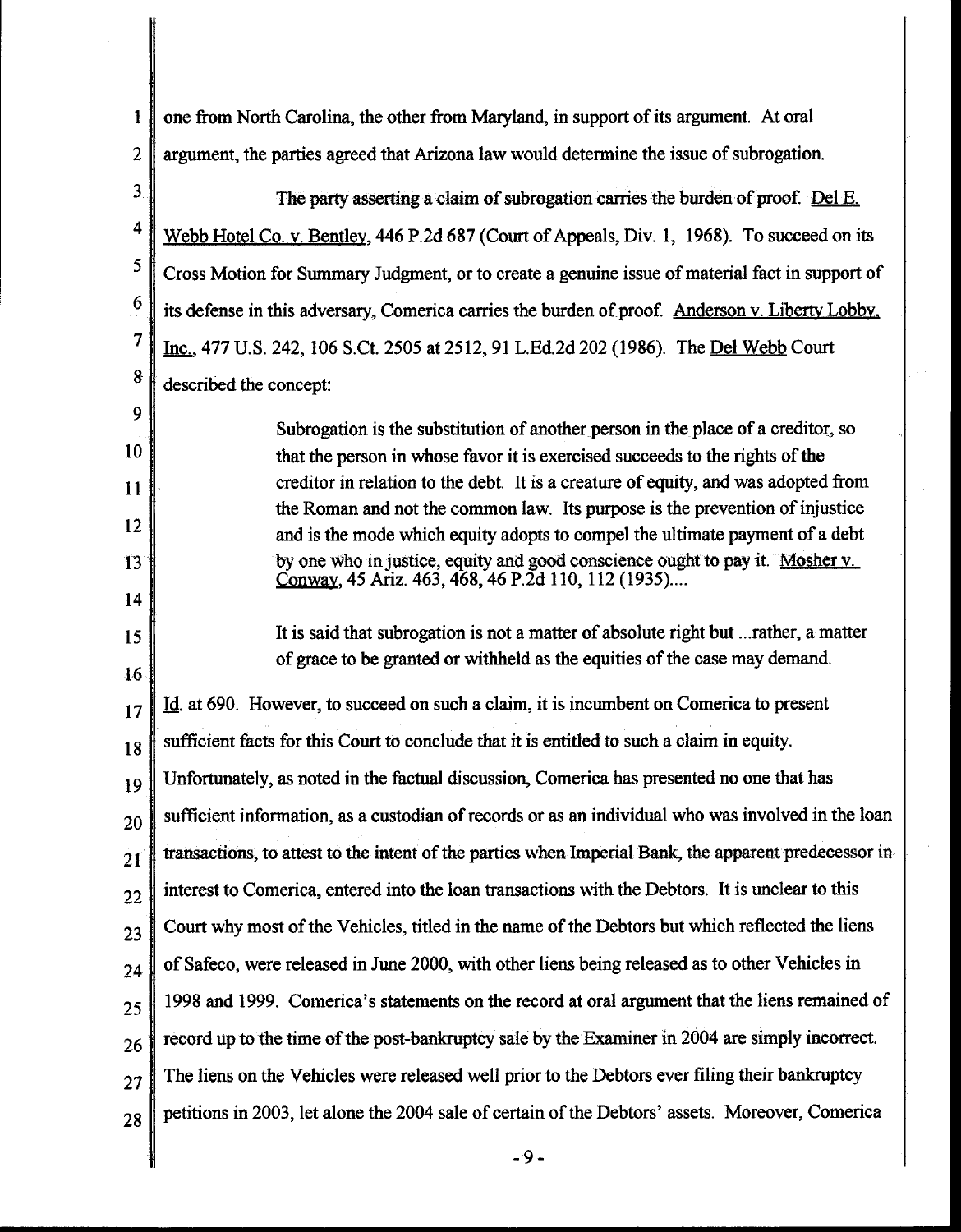1 2 3 has presented no credible evidence why the liens released on these Vehicles in 1998, 1999, and 2000 would be collateral for a loan or loans that Imperial Bank entered into with the Debtors in September 2001.

4 5 6 Arizona law as to motor vehicles also provides a number of remedies to secured creditors that are assignees of the original lienholders. Comerica has provided no evidence as to why it did not avail itself of these remedies under Arizona law.

7 *8*  9 10 11 12 13 14 15 Finally, Comerica has provided no evidence that the Debtors were uncooperative or did not execute the required documents to provide Comerica with liens on the Titled Vehicles in Controversy. The reality is that Imperial Bank obtained liens or perfected security interests on several parcels of real property, inventory, accounts receivable and other assets. It believed that it was oversecured with the assets that served as its collateral. Imperial Bank had no desire to take the necessary steps to attach and perfect its security interest in the Vehicles. Comerica, as the apparent successor in interest, took no action as well except as to the 8 vehicles that it noted its lien on the certificates of title. With such a factual predicate, it is difficult for this Court to find any facts which support Comerica's assertion of an equitable claim of subrogation.

17 18 At oral argument, Comerica relied on the decision of Lamb Excavation. Inc. v. Chase Manhattan Mortgage, 95 P.3d 542 (Court of Appeals, Div. 2, 2004). In Lamb, the <sup>19</sup>Torrejons obtained construction financing from Commercial Federal Bank, with the loan secured  $20$  by a deed of trust on the Torrejons' real property. Several subcontractors were unpaid during the 21 22 23 24 25 course of construction and served the initial notices of mechanics' liens on the Bank. Subsequently, Chase extended permanent financing to the Torrejons, paying the Bank in full, and obtaining its own deed of trust on the property. Chase then became engaged in a priority lien dispute with the subcontractors.  $\underline{Id}$  at 543. The Court considered the doctrine of equitable subrogation, which substitutes one lienholder for another.<sup>6</sup> The Court stated that there were

26

16

 $-10 ($   $\alpha$ m<sup>4</sup> $d$ 

<sup>27</sup> 6 . Over the years, the doctrine of subrogation has been described as being of one or more kinds. For instance, in the decision of Rinn v. First Union National Bank of Maryland, 176 28 B.R. 401 (D. Maryland 1995), the Court described two kinds of subrogation: legal and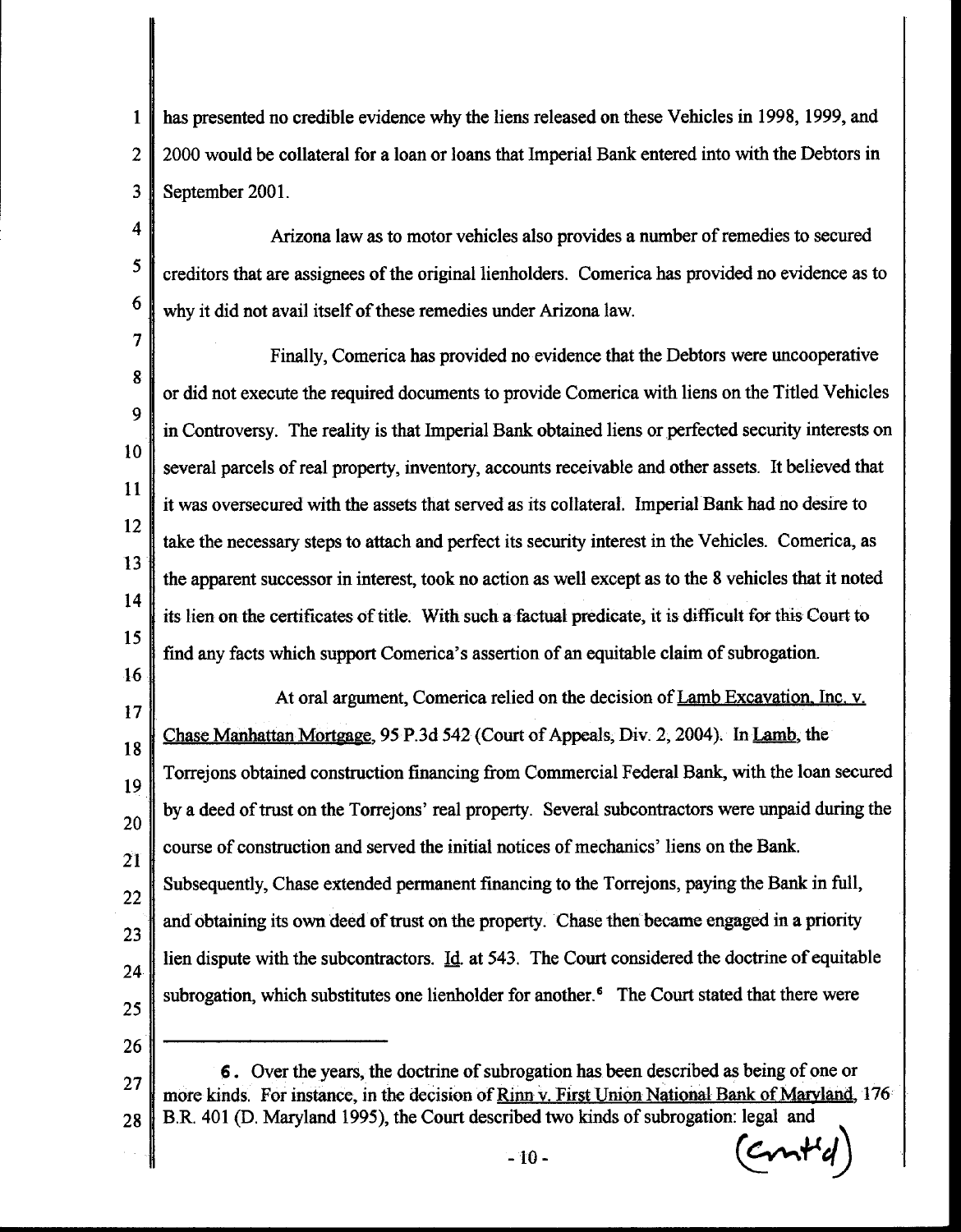1 several approaches in determining whether a secured creditor that paid off a first lien would be 2 able to defeat the rights of intervening lienholders. After defining the majority and minority 3 approaches to subrogation, the Court then determined a third, or Arizona approach, was 4 appropriate to the case. Id. at 545-46. The party requesting subrogation must show an express 5 **f** or implied agreement to be subrogated to the rights of the party that had the initial lien, and the 6 intervening lien claimant must suffer no prejudice. IQ. at 546. The Court stated that the 7 underlying loan documents and escrow instructions concerning Chase's loan reflected at least an 8 implied agreement that Chase was to have a first lien on the property and that Chase was to 9 payoff the construction loan financing on the property. Chase was acting as a lender, not a 10 volunteer, and the mechanics' lien claimants remained in the same position. Although the 11 mechanics' lien claimants argued that Chase had been negligent, they could not show how they 12 | had been prejudiced. Id. at 547.

13 14 15 However, the facts in this case are far different than Lamb. Comerica is unable to show, from a factual standpoint, that Imperial Bank had an understanding with the Debtors that its September 2001 loan transactions would repay numerous secured creditors as to the Vehicles 1 and that Imperial Bank would be placed in the same position as those creditors. If nothing else,  $17 \parallel$  the timing of the transactions in 2001 does not match the release of the liens on the vehicles in <sup>18</sup> 1998, 1999, and 2000. It is also of concern to this Court, assuming that Comerica is entitled to 19 some type of lien on the Vehicles, to apply such an equitable principle to defeat the rights of the  $20$  administrative expense claimants of these estates, when Comerica, or its predecessor, Imperial 21 Bank, was negligent, for a number of years, in noting its liens on the certificates of title. At

22

23 | Footnote 6 continued.

 $24$  conventional. The first arises as a doctrine of equity and does not require a contract. The other is based on some understanding or agreement, express or implied, and is similar to assignment. 25  $\parallel$  Id. at 407-408. The Court noted that some courts had recognized a third kind known as statutory

subrogation. Id. at 408. In Arizona, the decision of Fire Insurance Exchange v. Thunderbird 26 Masonry. Inc., 868 P.2d 948 (Court of Appeals, Div. 1, 1993) defined two types of subrogation: conventional (relying on the specific language of a document) and equitable (one party should, to promote substantial justice, be substituted for another.)  $\text{Id}$  at 951-952. The Lamb decision

 $28$  seems to blend both types of subrogation in developing the Arizona approach.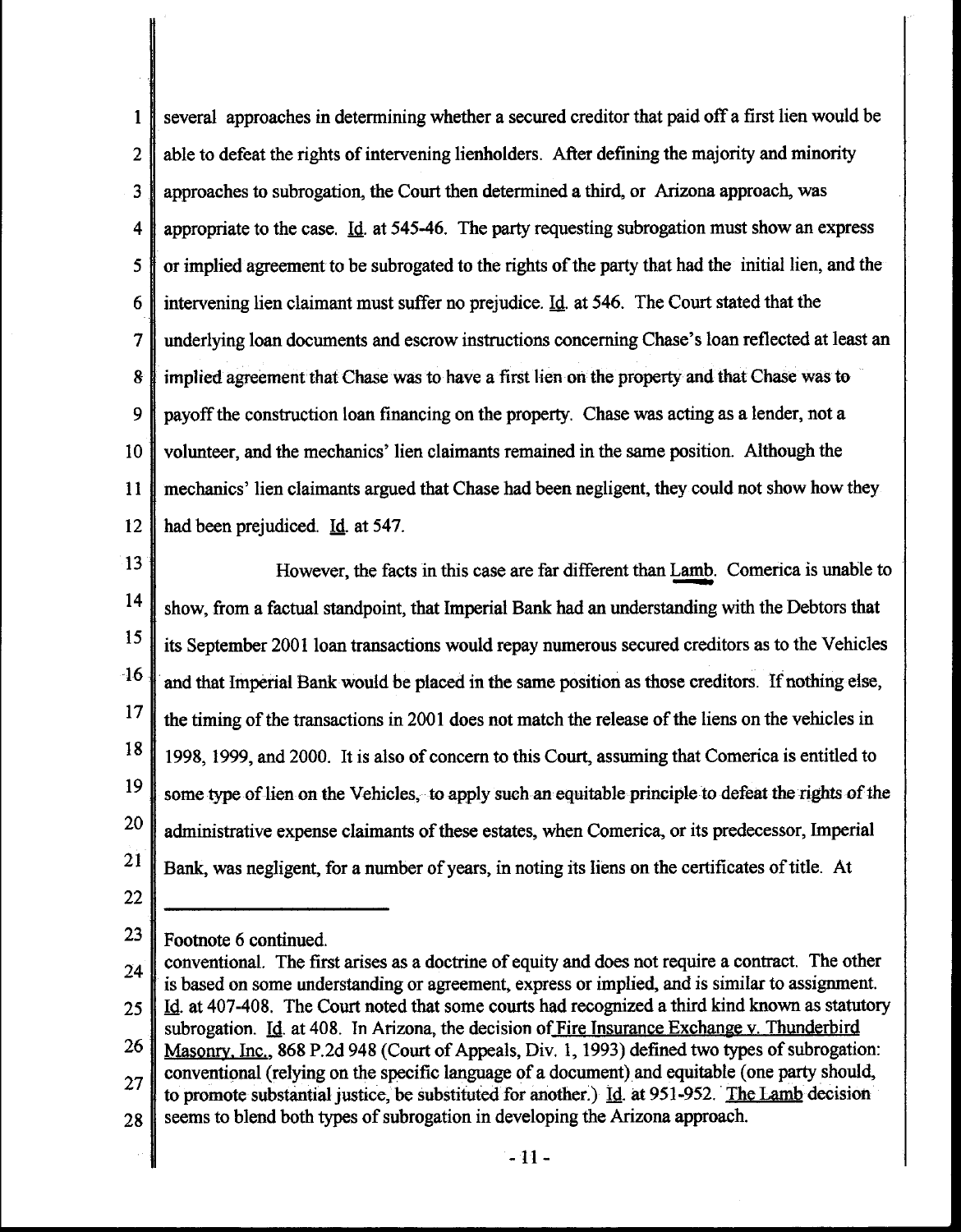1 2 3 4 some point, there is injustice to the creditors of these estates if the Court simply allows Comerica to step in at this late date and succeed on its claim of subrogation. As with any equitable principle, the party requesting such relief must be entitled to it. Comerica has made no such showing in this case.

*5*  As to the bankruptcy decisions from North Carolina and Maryland upon which <sup>6</sup> Comerica relies, they are inconsistent with the rights accorded to the trustee under Section 544 7 (a)(1) in the Santa Fe Adobe decision, which this Court must follow. In Santa Fe Adobe, the <sup>8</sup> Panel focuses on the requirements of a secured creditor to note its lien on the certificate of title <sup>9</sup> as being the exclusive means to defeat the "strong arm powers" of the trustee under Section 544  $\|10\|$  (a)(1). Any legal or equitable principles, such as res judicata or collateral estoppel, are defeated  $\begin{bmatrix} 11 \\ 1 \end{bmatrix}$  by the strong arm powers under the Bankruptcy Code. It is difficult to conceive that the  $12 \parallel$  equitable principle of subrogation would survive under such an analysis. Moreover, in In re 13 White, 183 B.R. 713 (Bankr. M.D. N.C. 1995), the Court, relying on applicable State law, was  $14 \parallel$  able to trace factually the payment of the initial secured creditor by the subsequent creditor, and <sup>15</sup> the transfer of the certificate of title (with the duly executed release of lien) from the initial  $16$  lienholder to the subsequent creditor, creating an equitable claim of subrogation. The debtors  $\frac{17}{10}$  also behaved inequitably, when one of the debtors, just prior to filing of the bankruptcy petition,  $18 \parallel$  refused to execute the documentation which would provide the subsequent creditor with a lien  $19 \parallel$  on the certificate of title. Given the clear facts reflecting subrogation and the inequitable <sup>20</sup> conduct of the debtors, the Court concluded that the trustee was not able to avoid the lien of the <sup>21</sup> subsequent creditor under Section 544 (a)(1). There has been no such clear factual showing or  $22$  inequitable conduct in this case.

23

24 25 26 27 The other principal authority relied on by Comerica is Rinn v. First Nat'l Bank of Maryland, 176 B.R. 401 (Dist. Md. 1995), but that case, from another Circuit, may also be distinguished. First, the Rinn Court noted that the extent of the trustee's strong arm powers must be defined by the situs of where the property is located. Id. at 408, n.7. As noted previously, this Court must follow the Santa Fe Adobe decision to determine the powers of the Examiner in

28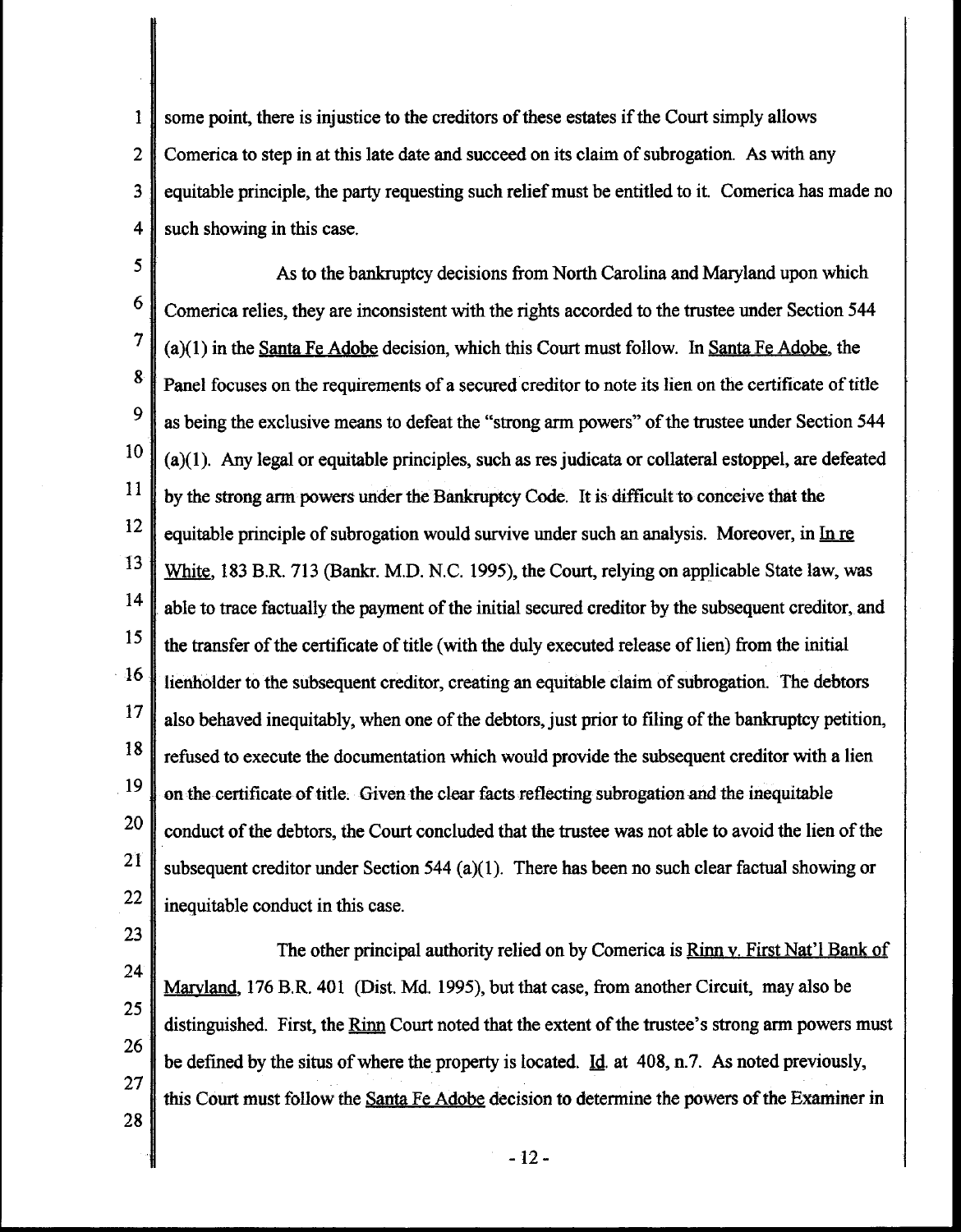1 this matter. Moreover, the Rinn Court was focusing on a different type of collateral: personal 2 property which would be perfected pursuant to the provisions of the Uniform Commercial Code. 3 Section 1-103 ofthe U.C.C. allows the Court to apply principles of equity to secured loan 4 transactions. Id. at 411. The facts of the Rinn decision also supported the agreement of the *5* parties that the initial secured creditor was assigning its rights in the collateral to a subsequent 6 secured creditor which was discharging the initial loan. The Court noted that such an 7 arrangement was essentially an assignment of one perfected secured creditor's rights to another 8 for which no financing statement or other filing was required. The lien of the initial secured 9 creditor, including its priority and perfection, was assigned to the subsequent creditor, with the 10 same rights and remedies to the latter. Id. Under such an analysis, it is not difficult to determine 11 how the Court reached the conclusion that subrogation should apply and defeat the rights of the 12 trustee under Section 544 (a)(1). However, this case does not have the same clear factual 13 predicate reflecting the assignment of the security interest in the collateral, and it does not 14 involve the Uniform Commercial Code which ties into the equitable principles of subrogation.

<sup>15</sup> The Court also reviewed various other cases cited by the parties. Comerica cited to 16 Rowley Plastering Co., Inc. v. Marvin Gardens, 883 P.2d 449 (Ariz.App. Div. 1,1994) and 17 Kilpatrick v. Superior Court In and For Maricopa County. 466 P.2d 18 (Ariz. 1970) for the  $18 \parallel$  proposition that Arizona courts liberally apply the doctrine of equitable subrogation. In Rowley, . 19 20 21 an injured carpenter brought a negligence action against a developer, prime contractor and stucco subcontractor. The Superior Court entered judgment in favor of the subcontractor on its equitable subrogation claim, and the prime contractor appealed. The Court of Appeals held that  $22 \parallel$  the nonnegligent subcontractor was entitled to restitution from the negligent prime contractor for 23 24 25 part of the settlement the subcontractor paid to carpenter. In Kilpatrick, the Supreme Court granted writ of certiorari to determine whether under the Constitution and Workmen's Compensation Law an action may be maintained by an employee for damages against a fellow  $26$  employee, predicated on negligence arising out of and in course of employment. The Supreme  $27$  Court held that an employee, who is injured by fellow employee, and who is entitled to

28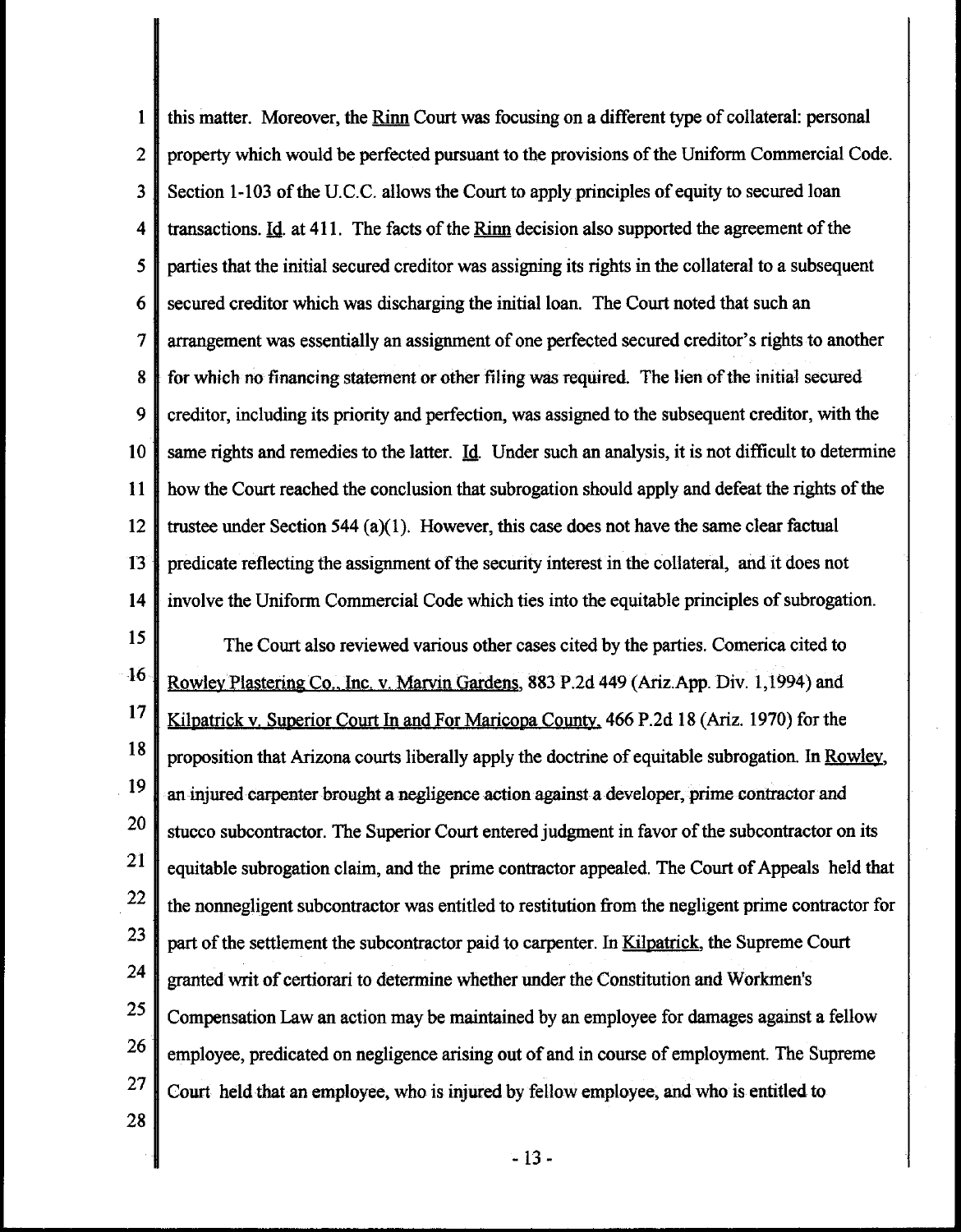1 workmen's compensation, has a right to sue a fellow employee. The Court will not rely on either 2 Rowley or Kilpatrick. Both cases are significantly distinguishable from the case at bar, as noted 3 by the facts of each respective case. This is not a dispute between contractors, or an action 4 between employees.

5 The parties also cited to In re Bridge, 18 F.3d 195 (3rd Cir. 1994). In Bridge, a  $6 \parallel$  Chapter 7 trustee sought to avoid an equitable lien which a mortgagee, holding an unrecorded 7 mortgage, sought to impose on the Chapter 7 estate. The Third Circuit Court of Appeals held 8 that § 544(a)(3) accorded the trustee bona fide purchaser status and thus entitled the trustee 9 under New Jersey state law to avoid the equitable lien of an unrecorded mortgage. The Court  $10\parallel$  will not rely on Bridge for two reasons. First and foremost, the Bridge decision cannot be viewed  $\begin{array}{c|c} 11 & \text{as controlling law.} \end{array}$  The doctrine of stare decisis does not bind one bankruptcy court to follow the- $\frac{12}{\pi}$  decision of another bankruptcy court, even if that decision is from another bankruptcy judge in  $13$  the same district. In re Suburban Motor Freight, 134 B.R. 617, 626 (Bankr.S.D.Ohio 1991). 14 Furthermore, the analysis undertaken Bridge was under § 544(a)(3), while the matter before the 15 Court is pursuant to  $\S$  544(a)(1).

16 17 18 Based upon the foregoing analysis, the Examiner's Motion for Summary Judgment must be granted; Comerica's Cross Motion for Summary Judgment is denied. The Examiner's request that Exhibit A to Comerica's Statement of Facts be stricken is granted. The 19 Examiner's request that the Declaration of Mr. King and the Appendix be stricken from the 20 21 record for purposes of the Motion and Cross Motion in this Adversary is denied; however, as noted in this Decision, the Court is able to give it little weight.

22 23 24 25 The Court will execute a separate order incorporating this Memorandum Decision.

26

27

28

- 14-